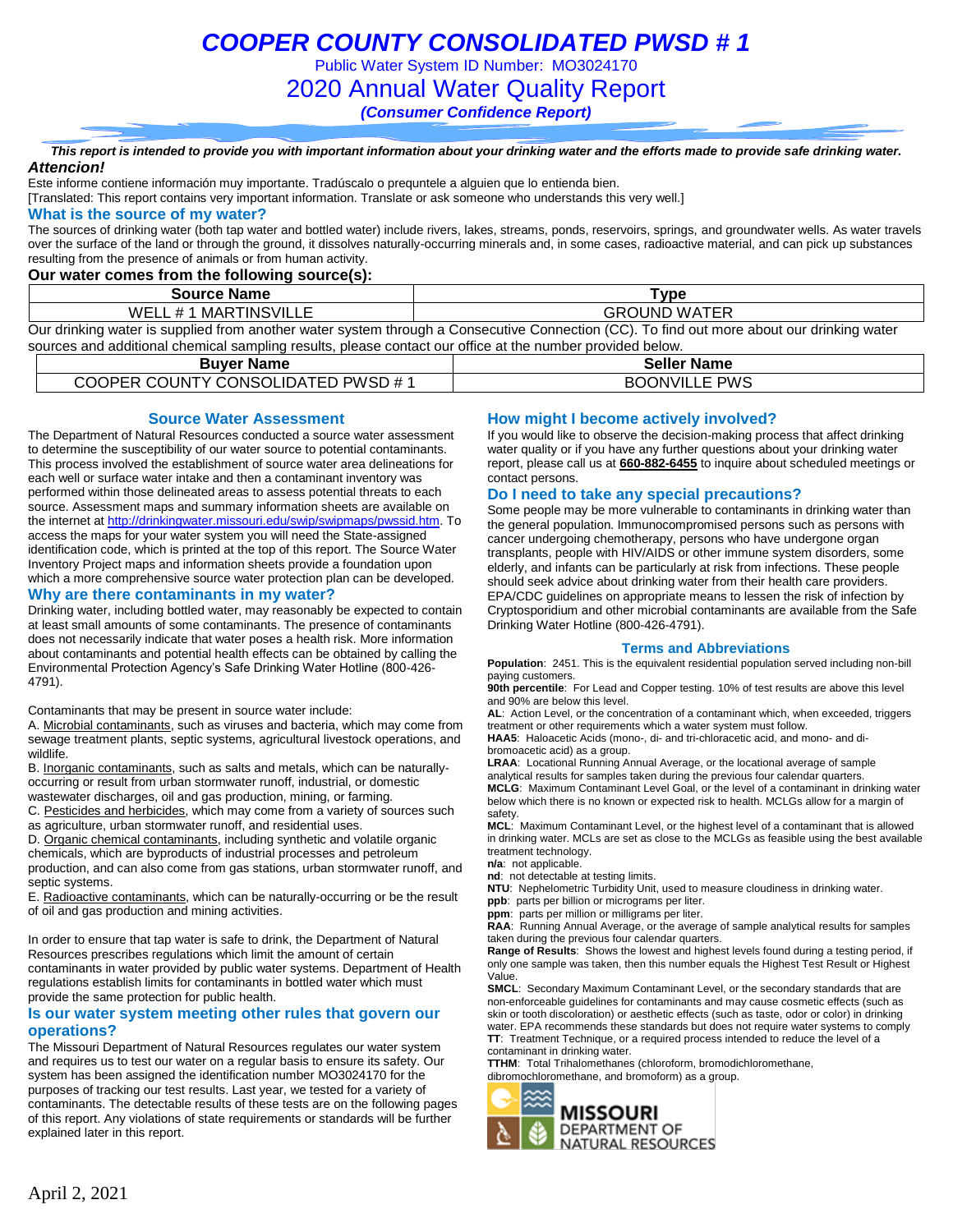Public Water System ID Number: MO3024170

2020 Annual Water Quality Report

*(Consumer Confidence Report)*

# *Contaminants Report*

COOPER COUNTY CONSOLIDATED PWSD # 1 will provide a printed hard copy of the CCR upon request. To request a copy of this report to be mailed, please call us at **660-882-6455***.* The CCR can also be found on the internet at www.dnr.mo.gov/ccr/MO3024170.pdf.

*The state has reduced monitoring requirements for certain contaminants to less often than once per year because the concentrations of these contaminants are not expected to vary significantly from year to year. Records with a sample year more than one year old are still considered representative. No data older than 5*  years need be included. If more than one sample is collected during the monitoring period, the Range of Sampled Results will show the lowest and highest tested *results. The Highest Test Result, Highest LRAA, or Highest Value must be below the maximum contaminant level (MCL) or the contaminant has exceeded the level of health based standards and a violation is issued to the water system.* 

## *Regulated Contaminants*

| <b>Regulated</b><br><b>Contaminants</b> | <b>Collection</b><br><b>Date</b> | <b>Highest</b><br>Test<br><b>Result</b> | Range of<br><b>Sampled</b><br><b>Result(s)</b><br>$(low - high)$ | Unit | <b>MCL</b> | <b>Typical Source</b> |                                                                                                |
|-----------------------------------------|----------------------------------|-----------------------------------------|------------------------------------------------------------------|------|------------|-----------------------|------------------------------------------------------------------------------------------------|
| <b>BARIUM</b>                           | 3/2/2018                         | 0.0452                                  | 0.0452                                                           | ppm  | 2          | ◠                     | Discharge of drilling wastes; Discharge from metal refineries;<br>Erosion of natural deposits  |
| <b>FLUORIDE</b>                         | 3/2/2018                         | 0.66                                    | 0.66                                                             | ppm  |            |                       | Natural deposits; Water additive which promotes strong teeth                                   |
| NITRATE-<br><b>NITRITE</b>              | 2/12/2020                        | 0.01                                    | 0.01                                                             | ppm  | 10         | 10                    | Runoff from fertilizer use; Leaching from septic tanks, sewage;<br>Erosion of natural deposits |

| <b>Disinfection</b><br><b>Byproducts</b> | <b>Sample Point</b> | Monitorina<br><b>Period</b> | <b>Highest</b><br>LRAA | <b>Range of Sampled</b><br><b>Result(s)</b><br>$(low - high)$ | Unit | <b>MCL</b> | <b>MCLG</b> | <b>Typical Source</b>                    |
|------------------------------------------|---------------------|-----------------------------|------------------------|---------------------------------------------------------------|------|------------|-------------|------------------------------------------|
| (HAA5)                                   | DBPDUAL-02          | 2020                        |                        | $32.9 - 50.6$                                                 | ppb  | 60         |             | Byproduct of drinking water disinfection |
| (HAA5)                                   | DBPDUAL-03          | 2020                        |                        | $0 - 4.42$                                                    | ppb  | 60         |             | Byproduct of drinking water disinfection |
| TTHM                                     | DBPDUAL-02          | 2020                        | 89                     | $59.5 - 85.1$                                                 | ppb  | 80         |             | Byproduct of drinking water disinfection |

| Lead and<br>Copper | <b>Date</b> | 90th Percentile: 90%<br>of your water utility<br>levels were less than | <b>Range of Sampled</b><br><b>Results</b><br>$(low - high)$ | Unit | <b>AL</b> | <b>Sites</b><br><b>Over AL</b> | <b>Typical Source</b>                   |
|--------------------|-------------|------------------------------------------------------------------------|-------------------------------------------------------------|------|-----------|--------------------------------|-----------------------------------------|
| COPPER             | 2016 - 2018 | 0.24                                                                   | $0.0201 - 0.268$                                            | ppm  | 1.3       |                                | Corrosion of household plumbing systems |
| ∟EAD               | 2016 - 2018 | .95                                                                    | 0 - 20.9                                                    | ppb  | 15        |                                | Corrosion of household plumbina systems |

| <b>Radionuclides</b>                 | Collection<br><b>Date</b> | <b>Highest</b><br>Value | Range of<br><b>Sampled</b><br><b>Result(s)</b> | Unit  | <b>MCL</b> | <b>MCLG</b> | <b>Typical Source</b>       |
|--------------------------------------|---------------------------|-------------------------|------------------------------------------------|-------|------------|-------------|-----------------------------|
| COMBINED RADIUM (-226 & -228)        | 9/19/2017                 |                         |                                                | pCi/l |            |             | Erosion of natural deposits |
| <b>GROSS ALPHA PARTICLE ACTIVITY</b> | 9/19/2017                 | 4.6                     | 4.6                                            | pCi/l |            |             | Erosion of natural deposits |
| RADIUM-226                           | 9/19/2017                 |                         |                                                | pCi/l |            |             |                             |

## *Violations and Health Effects Information*

During the 2020 calendar year, we had the below noted violation(s) of drinking water regulations.

| <b>Compliance Period</b> | <b>Analyte</b>                | <b>Type</b>      |
|--------------------------|-------------------------------|------------------|
| 1/1/2020 - 3/31/2020     | TOTAL HALOACETIC ACIDS (HAA5) | MCL. LRAA        |
| 1/1/2020 - 3/31/2020     | TTHM                          | MCL. LRAA        |
| 4/1/2020 - 6/30/2020     | TOTAL HALOACETIC ACIDS (HAA5) | MCL. LRAA        |
| 4/1/2020 - 6/30/2020     | TTHM                          | <b>MCL. LRAA</b> |

Additional Required Health Effects Language:

Infants and children are typically more vulnerable to lead in drinking water than the general population. It is possible that lead levels at your home may be higher than at other homes in the community as a result of materials used in your home's plumbing. If you are concerned about elevated lead levels in your home's water, you may wish to have your water tested and flush your tap for 30 seconds to 2 minutes before using tap water. Additional information is available from the Safe Drinking Water Hotline (800-426-4791).

Some people who drink water containing haloacetic acids in excess of the MCL over many years may have an increased risk of getting cancer.

Some people who drink water containing trihalomethanes in excess of the MCL over many years may experience problems with their liver, kidneys, or central nervous systems, and may have an increased risk of getting cancer.

Certain minerals are radioactive and may emit a form of radiation known as alpha radiation. Some people who drink water containing alpha emitters in excess of the MCL over many years may have an increased risk of getting cancer.

### **\* Special Notice Regarding HAA5 Results**

The Department of Natural Resources voided our system's HAA5 sample results for one or more monitoring periods from July 2019 through June 2020. While our system submitted samples to the Department for analysis, due to laboratory procedural errors, the Department determined the results for the monitoring periods left blank in the table below to be invalid. As a result, our system does not have a valid monitoring result for those monitoring periods.

|                                       | Table 3 - LRAA Compliance Determination After Invalidation of Results |  |                     |                           |          |       |        |  |                                                                       |       |       |       |                                                                      |
|---------------------------------------|-----------------------------------------------------------------------|--|---------------------|---------------------------|----------|-------|--------|--|-----------------------------------------------------------------------|-------|-------|-------|----------------------------------------------------------------------|
| Water System and Location Information |                                                                       |  |                     |                           |          |       |        |  | Updated HAA Sample Results (mg/L) Updated LRAA Compliance Calculation |       |       |       |                                                                      |
| <b>PWSID</b>                          | <b>PWS Name</b>                                                       |  | Analyte Location ID |                           | Location |       |        |  |                                                                       |       |       |       | 3Q2019   4Q2019   1Q2020   2Q2020  3Q2019   4Q2019   1Q2020   2Q2020 |
|                                       | MO3024170 COOPER CO CONSOLIDATED PWSD #HAA5                           |  |                     | DBPDUAL-02 19458 TYREE CT |          | 0.113 | 0.0488 |  | 0.0473                                                                | 0.065 | 0.062 | 0.071 | 0.070                                                                |
|                                       | MO3024170 COOPER CO CONSOLIDATED PWSD #HAA5                           |  |                     | IDBPDUAL-03 18130 HWY Z   |          |       |        |  | ΟI                                                                    |       |       |       | 01                                                                   |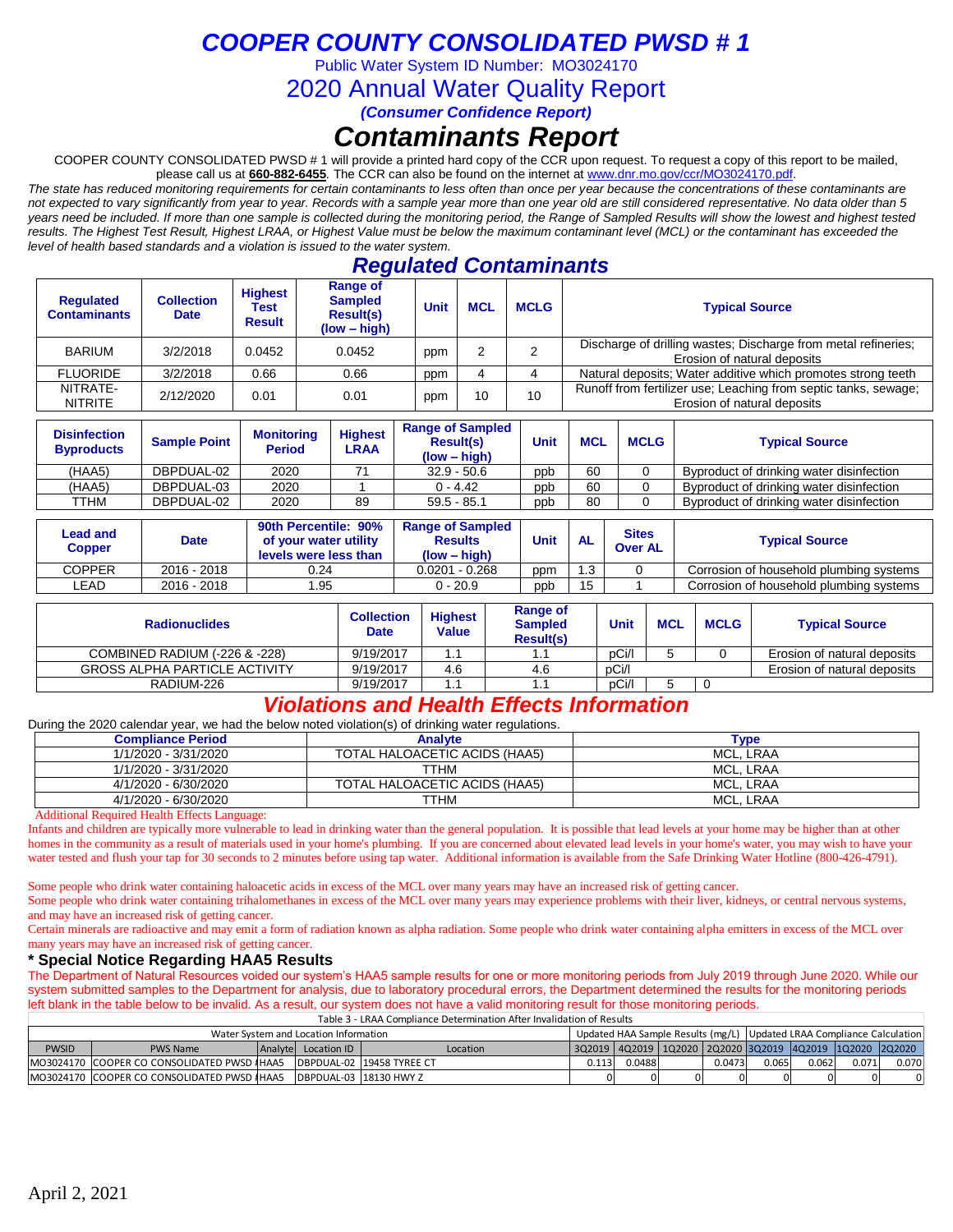Public Water System ID Number: MO3024170

### 2020 Annual Water Quality Report

*(Consumer Confidence Report)*

### **Special Lead and Copper Notice:**

If present, elevated levels of lead can cause serious health problems, especially for pregnant women and young children. Lead in drinking water is primarily from materials and components associated with service lines and home plumbing. COOPER COUNTY CONSOLIDATED PWSD # 1 is responsible for providing high quality drinking water, but cannot control the variety of materials used in plumbing components. When your water has been sitting for several hours, you can minimize the potential for lead exposure by flushing your tap for 30 seconds to 2 minutes before using water for drinking or cooking. If you are concerned about lead in your water, you may wish to have your water tested. Information on lead in drinking water, testing methods, and steps you can take to minimize exposure is available from the Safe Drinking Water Hotline (800-426-4791) or at [http://water.epa.gov/drink/info/lead/index.cfm.](http://water.epa.gov/drink/info/lead/index.cfm)

All contaminant sample results from past and present compliance monitoring are available online at the Missouri DNR Drinking Water Watch website at [www.dnr.mo.gov/DWW/.](http://www.dnr.mo.gov/DWW/) To see the Lead and Copper results, enter your water system's name in the box titled Water System Name, then select Find Water Systems at the bottom of the page. On the next screen, click on the Water System Number. At the top of the next page, under the Help column, click on Other Chemical Results by Analyte. Scroll down to Lead and click the blue Analyte Code (1030). A Sample Collection Date range may need to be entered. The Lead and Copper locations will be displayed under the heading Sample Comments. Scroll to find your location and click on the Sample No. for results. If you assisted the water system in taking a Lead and Copper sample but cannot find your location on the list, please contact COOPER COUNTY CONSOLIDATED PWSD # 1 for your results.

## *Reseller Contaminants*

| <b>Requlated</b><br><b>Contaminants</b> | <b>Collection</b><br><b>Date</b> | Water<br><b>System</b>         | <b>Highest</b><br><b>Sample Result</b> | <b>Range of Sampled</b><br><b>Result(s)</b><br>$(low - high)$ | <b>Unit</b> | <b>MCL</b> | <b>MCLG</b>   | <b>Typical Source</b>                                                                                |
|-----------------------------------------|----------------------------------|--------------------------------|----------------------------------------|---------------------------------------------------------------|-------------|------------|---------------|------------------------------------------------------------------------------------------------------|
| <b>BARIUM</b>                           | 1/28/2020                        | <b>BOONVILLE</b><br><b>PWS</b> | 0.088                                  | 0.088                                                         | ppm         |            | $\mathcal{P}$ | Discharge of drilling wastes;<br>Discharge from metal refineries;<br>Erosion of natural deposits     |
| <b>FLUORIDE</b>                         | 1/28/2020                        | <b>BOONVILLE</b><br><b>PWS</b> | 0.62                                   | 0.62                                                          | ppm         | 4          |               | Natural deposits; Water additive<br>which promotes strong teeth                                      |
| NITRATE-<br><b>NITRITE</b>              | 1/28/2020                        | <b>BOONVILLE</b><br><b>PWS</b> | 2.17                                   | 2.17                                                          | ppm         | 10         | 10            | Runoff from fertilizer use:<br>Leaching from septic tanks,<br>sewage; Erosion of natural<br>deposits |

| <b>Disinfection</b><br><b>Byproducts</b> | <b>Monitoring</b><br><b>Period</b> | <b>Water System</b>            | <b>Highest</b><br>LRAA | <b>Range of Sampled Result(s)</b><br>$(low - high)$ | <b>Unit</b> | <b>MCL</b> | <b>MCLG</b> | <b>Typical Source</b>                       |
|------------------------------------------|------------------------------------|--------------------------------|------------------------|-----------------------------------------------------|-------------|------------|-------------|---------------------------------------------|
| (HAA5)                                   | 2020                               | <b>BOONVILLE</b><br><b>PWS</b> | 46                     | $26.6 - 74.4$                                       | ppb         | 60         |             | Byproduct of drinking<br>water disinfection |
| <b>TTHM</b>                              | 2020                               | <b>BOONVILLE</b><br><b>PWS</b> | 99                     | $51 - 74.5$                                         | ppb         | 80         |             | Byproduct of drinking<br>water disinfection |

### *Reseller Violations and Health Effects Information*

During the 2020 calendar year, the water system(s) that we purchase water from had the below noted violation(s) of drinking water regulations.

| <b>Water System</b>                                                                                                                                             | <b>Tvpe</b>      | ا ategory | Analvte | <b>Compliance Period</b> |  |  |  |  |  |
|-----------------------------------------------------------------------------------------------------------------------------------------------------------------|------------------|-----------|---------|--------------------------|--|--|--|--|--|
| BOONVILLE PWS                                                                                                                                                   | <b>MCL. LRAA</b> | MCL       | TTHM    | 01/01/2020 - 03/31/2020  |  |  |  |  |  |
| Additional Required Health Effects Notices: Some people who drink water containing trihalomethanes in excess of the MCL over many years may experience problems |                  |           |         |                          |  |  |  |  |  |

## **with their liver, kidneys, or central nervous systems, and may have an increased risk of getting cancer.**

### *Optional Monitoring (not required by EPA) Optional Contaminants*

*Monitoring is not required for optional contaminants.*

| <b>Secondary Contaminants</b> | <b>Collection</b><br><b>Date</b> | <b>Your Water System</b><br><b>Highest Sampled Result</b> | <b>Range of Sampled</b><br>Result(s) (low - high) | <b>Unit</b> | <b>SMCL</b> |
|-------------------------------|----------------------------------|-----------------------------------------------------------|---------------------------------------------------|-------------|-------------|
| ALKALINITY, CACO3 STABILITY   | 3/2/2018                         | 343                                                       | 343                                               | MG/L        |             |
| <b>CALCIUM</b>                | 3/2/2018                         | 62.9                                                      | 62.9                                              | MG/L        |             |
| <b>CHLORIDE</b>               | 3/2/2018                         | 10.1                                                      | 10.1                                              | MG/L        | 250         |
| HARDNESS, CARBONATE           | 3/2/2018                         | 287                                                       | 287                                               | MG/L        |             |
| <b>IRON</b>                   | 3/2/2018                         | 0.103                                                     | 0.103                                             | MG/L        | 0.3         |
| <b>MAGNESIUM</b>              | 3/2/2018                         | 31.5                                                      | 31.5                                              | MG/L        |             |
| <b>MANGANESE</b>              | 3/2/2018                         | 0.00241                                                   | 0.00241                                           | MG/L        | 0.05        |
| <b>NICKEL</b>                 | 3/2/2018                         | 0.00113                                                   | 0.00113                                           | MG/L        | 0.1         |
| PH                            | 3/2/2018                         | 7.52                                                      | 7.52                                              | PH          | 8.5         |
| <b>POTASSIUM</b>              | 3/2/2018                         | 5.18                                                      | 5.18                                              | MG/L        |             |
| <b>SODIUM</b>                 | 3/2/2018                         | 15.7                                                      | 15.7                                              | MG/L        |             |
| <b>SULFATE</b>                | 3/2/2018                         | 27.5                                                      | 27.5                                              | MG/L        | 250         |
| TDS                           | 3/2/2018                         | 331                                                       | 331                                               | MG/L        | 500         |
| <b>ZINC</b>                   | 3/2/2018                         | 0.0123                                                    | 0.0123                                            | MG/L        | 5           |